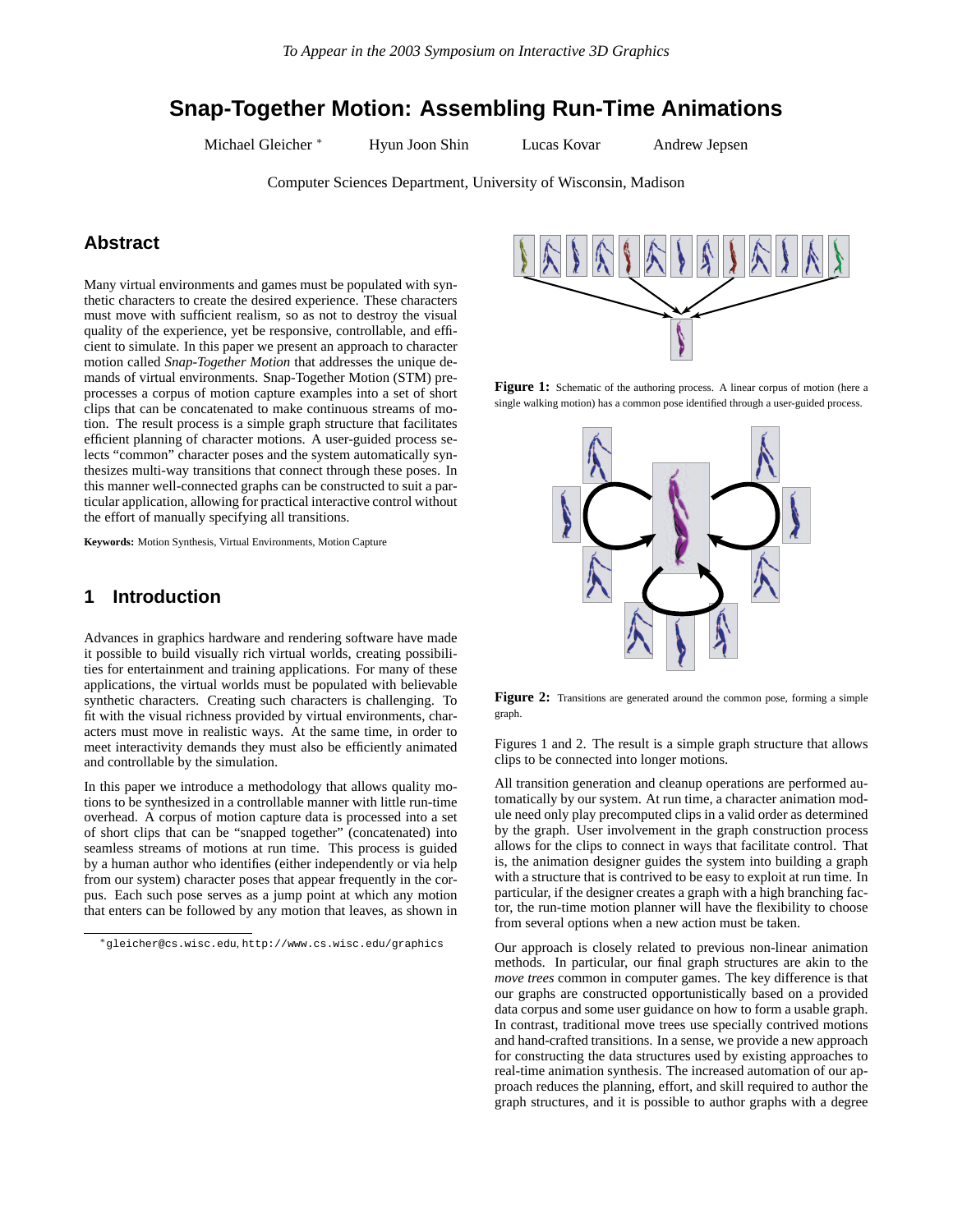of connectivity that would be extremely tedious to construct using traditional methods.

Our work involves two main contributions, each of which facilitate the authoring of character motion for virtual environments. First, we provide an improved authoring methodology where candidate transition points are identified automatically. This aids in the creation of graphs with a small number of *hub* nodes containing a large number of edges. We speed the process of adding clips to the graph by allowing an author to add entire hubs to a graph at a time, and we can further simplify construction by automatically suggesting hubs based on the original motion data.

The second main contribution of our work is to provide methods for generating multi-way transitions. Our framework allows *cut transitions*, which involve simply concatenating two clips together without further processing. This is done by adjusting the original motions such that these transitions are seamless, i.e., they are  $C_1$ smooth and satisfy the appropriate constraints. The advantages of such an approach are that it keeps the resulting graph compact and allows efficient generation of motions at run time. The challenge is to connect multiple motions in a manner that avoids visual artifacts.

The remainder of this paper is divided into five sections. First, we clarify in Section 2 the limitations of current tools for constructing graphs and how we propose to address these limitations. In Section 3 we discuss related work. In Section 4 we describe our algorithms and explain how they fit into the overall process of building a graph. Finally, in Section 5 we present some example results and then we conclude in Section 6 with a discussion of the advantages and drawbacks of our approach.

# **2 Issues with Current Practices**

In order to create streams of high-quality motion, current applications assemble static clips of motion created with traditional animation techniques such as motion capture or keyframing. The assembly process requires making transitions between motions. These transitions may be difficult to create, such as a transition between a running clip and one where the character is lying down, or trivial, if the end of one clip is identical to the beginning of the next. In practice, simple techniques such as linear blends are capable of creating transitions in cases where the motions are similar.

A set of motion clips and transitions between them form a graph where the edges are pieces of motions and the nodes are choice points connecting motions. A graph of this type called a *move tree* is common in computer games [14, 15]. Move trees are constructed by pre-planning movements such that the initial clips have similar beginning and end points. An artist then chooses the exact points in the clips where transitions are to occur and creates the transition motions. Most commercial motion editing tools, such as Character Studio, Softimage XSI, Diva, or Messiah:Animation, provide some support for applying simple transition methods (e.g., linear blends) at identified points.

The structure of a graph can have a significant impact on its usefulness. In general, the more well-connected a graph is, the more controllable the animation will be. Ideally, all clips of motions will connect, allowing any action to take place at any time. In practice, good transitions between radically different clips are prohibitively difficult to create. Tradeoffs must therefore be made between the quality of the transitions and the connectivity of the graphs.

While it may not be possible to have all clips connect directly, wellconstructed graphs nonetheless typically have nodes with many incoming and outgoing edges. We call such nodes *hubs*. Hubs are desirable because they offer advantages in both flexibility and simplifying the problem of generating motion that meets high-level requirements. For example, a particular hub might contain several different kinds of punches and kicks, in which case a character could easily string together a sequence of strikes according to a high-level reasoning module (e.g., he should throw a punch combination since the opponent's guard is down). Similarly, there might be a "walking" hub that has several outgoing edges which each correspond to taking a step in some direction. Combined with jogging and running hubs, a planning module could move characters in the virtual environment simply by specifying a speed and direction.

Graphs containing hubs are difficult to construct. Authors must find places in the motion corpus where several motions come together and devise multi-way transitions, a much more difficult problem than making just two clips join smoothly. Current tools offer little support for the creation of hubs. Our framework, in contrast, explicitly supports the creation of hub nodes. Instead of having to hand-select a set of clip boundaries that are conducive to quality transitions, we are able to automatically provide the user with sets of clips whose starting and ending frames are "close". Moreover, given the desired transition locations we automatically modify the original database so cut transitions are possible. Specifically, at every transition the clips join seamlessly and any constraints in the motion (such as that a foot must planted on the ground) are enforced even if these constraints exist across transition boundaries.

In computer games and other virtual environments, move trees have demonstrated the utility of synthesizing motion based upon a handcrafted graph. The main limitation of this technique is in the difficulty of the authoring process: the necessary manpower limits the complexity of the graphs and the range of applications that can afford to build them. Our framework provides an alternative to manual authoring that alleviates this problem.

# **3 Alternate Approaches**

The computer animation literature provides a number of ways of generating motion for synthetic characters. Since virtual environments require continuous streams of motion, some approaches are clearly inappropriate. Two obvious examples are keyframing and motion capture, which only create individual, static clips. Similarly, while motion capture editing [4, 11, 3, 23, 19, 5] and multitarget motion interpolation [22, 20] allow one to adapt a motion to new circumstances, these methods are still only capable of producing individual clips.

Procedural approaches have the advantage, in principle, of being able to generate flexible motions of arbitrary length. Perhaps the largest class of such approaches is physically-based motion synthesis. While physically-based methods have been successful for many natural phenomena, they have failed to scale to the complexities of character motions, with the exception of a few particular actions such as running [6] and jumping [13]. More ad hoc procedural methods have succeeded at a larger range of character motions [17, 18], but they require each new motion to be generated by hand and often do not produce realistic results.

Some recent approaches to motion synthesis involve constructing mathematical models based on a set of motion capture data. In particular, researchers have used hidden markov models [2] and switched linear dynamic systems [12] to create new motion. Such methods provide a straightforward way of generating arbitrarilylong streams of motion, but as yet it is unclear how they can be adapted to provide the high-level control required for virtual environments.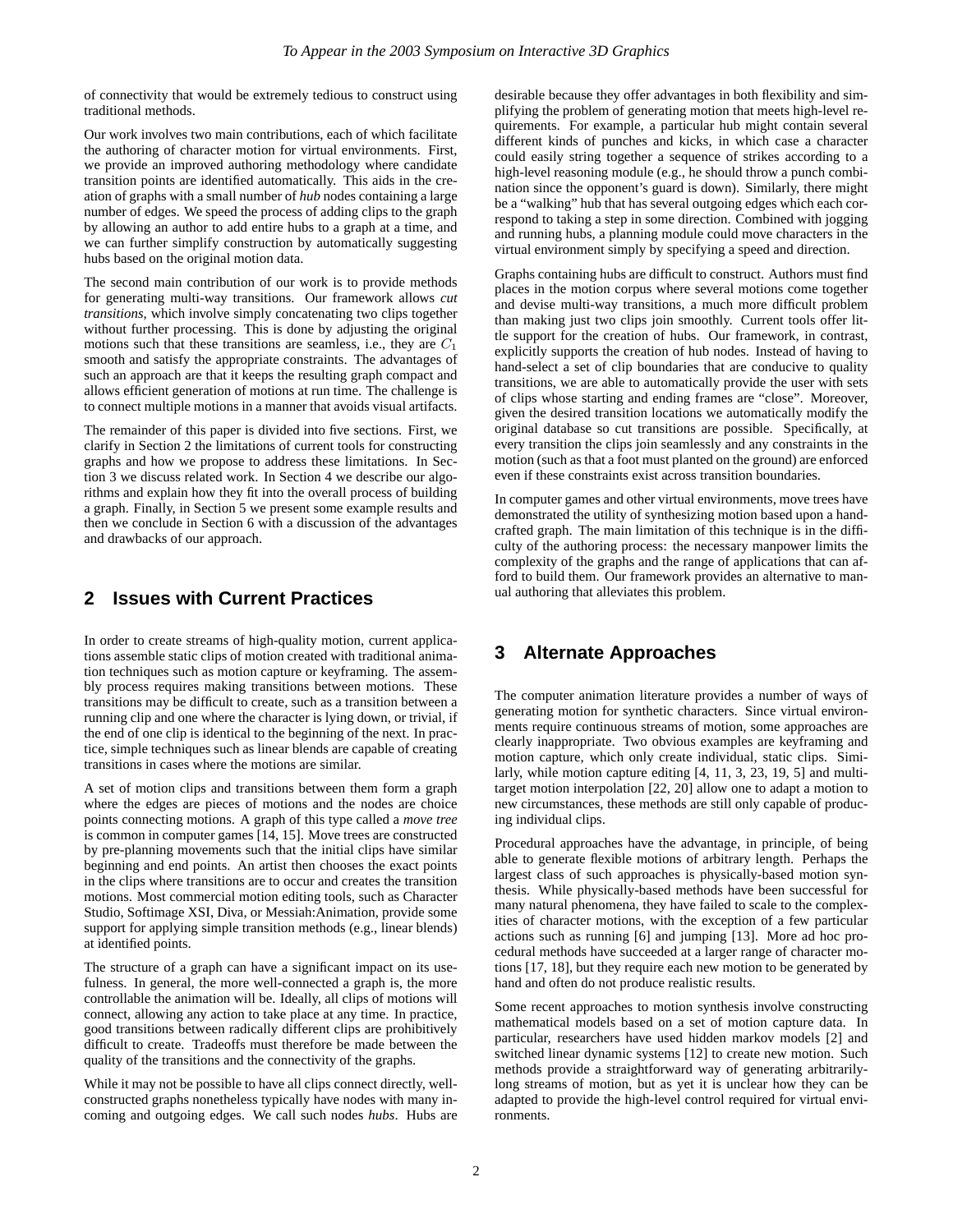A number of graph-based approaches to motion synthesis have recently been developed that fully automate the graph construction process [1, 8, 10]. These methods allow graphs to be constructed quite quickly at the expense of providing severely limited control over the graph structure; indeed the generated graphs were *unstructured*.

In contrast to the explicitly designer-structured graphs of the previous section, unstructured motion graphs have no pre-determined connections between movements, and can make no guarantees about how quickly one motion can be reached from another. The path between two motions might be complex. Therefore, methods for synthesizing motions from unstructured graphs rely on search. By looking ahead, the search algorithms make choices that not only meet current needs, but have paths to future goals.

Unstructured graphs are inappropriate for interactive applications for several reasons. Interactive systems preclude lookahead and therefore search algorithms. Another problem is that it is difficult to know what motions are possible in an unstructured graph, since the connectivity is complex. For example, if a designer knows that a certain set of transitions will be required for a character's actions, there is no way to ensure that they are contained in the graph. Third, the control approaches currently used in interactive applications rely on known structure. For these reasons, we believe that interactive applications demand designer control over the graph structure.

Recently the graph-based approach has been extended to manuallyconstructed graphs in which the fundamental unit is not a static clip of motion, but rather a set of carefully-chosen clips that can be interpolated [16]. Parameterizing these interpolations appropriately can given one a finer degree of control over a character; for example, in the work cited one could specify locomotion in a continuum of directions and speeds, rather than from a discrete set of choices. At present it is unclear how readily this approach generalizes to larger, more expressive sets of motions.

## **4 Constructing Graphs**

We assume the user has a database of motion capture data in a standard skeletal format. The number of motions in the database is irrelevant; it might contain many short clips or a single long clip. Each frame of motion is represented by a vector of parameters  $(p, q_1, \ldots, q_n, o_1, \ldots, o_n)$ , where p is a three-vector specifying the position of the root joint in world coordinates,  $q_i$  is a quaternion specifying the orientation of the  $i^{th}$  joint in its parent's coordinate system, and  $\mathbf{o}_i$  is a three-vector indicating the offset of the  $i^{th}$  joint in its parent's coordinate system<sup>1</sup>. We assume that there is some linear indexing of the corpus, so a particular frame's vector is denoted by  $\mathbf{F}_i$  for frame i of the corpus.

We also assume the motions are annotated with relevant constraints on end-effector positions. In this paper we limit our attention to footplant constraints, which specify that either the heel or ball of a particular foot must be planted over some set of frames (hence a total of four possible constraints may exist on a given frame). These types of constraints are by far the most common in motion capture data, and so this restriction is minor.

In our framework each edge in a graph is a clip of motion and each node is defined by a group of frames at which transitions are to



Figure 3: The top diagram schematically represents an initial database with two motions; on the left it is represented as two groups of frames and on the right is the corresponding graph. The middle diagram shows the result of making a match set out of four frames. This breaks the database into smaller clips and adds a new node to the graph. The bottom diagram demonstrates the addition of a second match set.

occur. This group of frames is called a *match set* and each element of the match set is a *match frame*. If the original database has n motions, then the corresponding graph has a trivial structure with  $2n$  nodes and  $n$  edges; refer to Figure 3. Each match set naturally partitions the database into shorter clips, which in turn correspond to edges in the graph that attach at a common node.

In our system graphs are built one node at a time by choosing match sets. If desired, an author can simply select the match frames manually. The author may also specify a particular frame and have the system automatically build a match set out of a group of similar frames. Finally, the author can have the system create a match set out of the largest collection of similar frames in the database.

Once the graph designer has finished creating match sets, our system automatically adjusts the motions so the corresponding transitions can be executed with simple cuts. This requires choosing a *common pose* for the match set, so that each match frame can be replaced by a rigid transformation of the common pose, and then transforming the surrounding frames such that this replacement is seamless. Any motion leading into the pose can then be followed by any of the motions exiting it, creating a multi-way transition.

The remainder of this section details our method. We first explain our process for helping a graph designer build match sets, then we describe our method for adjusting the original motions to generate seamless cut transitions, and finally we discuss the details of actually generating motion with the final graph.

### **4.1 Choosing Match Frames**

Our system helps an author create match sets (and therefore nodes in the graph) by finding collections of frames that are similar to one another. This is accomplished through a scalar function  $D(\mathbf{F_i}, \mathbf{F_j})$ that defines the distance between two frames  $\mathbf{F}_i$  and  $\mathbf{F}_i$ . We use the same distance function as in [8], which has the advantage of automatically choosing a common coordinate system for  $\mathbf{F}_i$  and  $\mathbf{F}_j$ . That is, since a motion is fundamentally unchanged by a rotation about the vertical axis and a translation along the floor plane,  $\mathbf{F}_i$ needs to be "aligned" with  $\mathbf{F}_i$  before the distance can be computed.

<sup>&</sup>lt;sup>1</sup>Most motion capture processing systems assume perfectly rigid skeletons, in which case  $o_i$  is not explicitly represented. We use this more general skeleton representation since we employ the constraint solver described in [9], which adds small length changes to bones.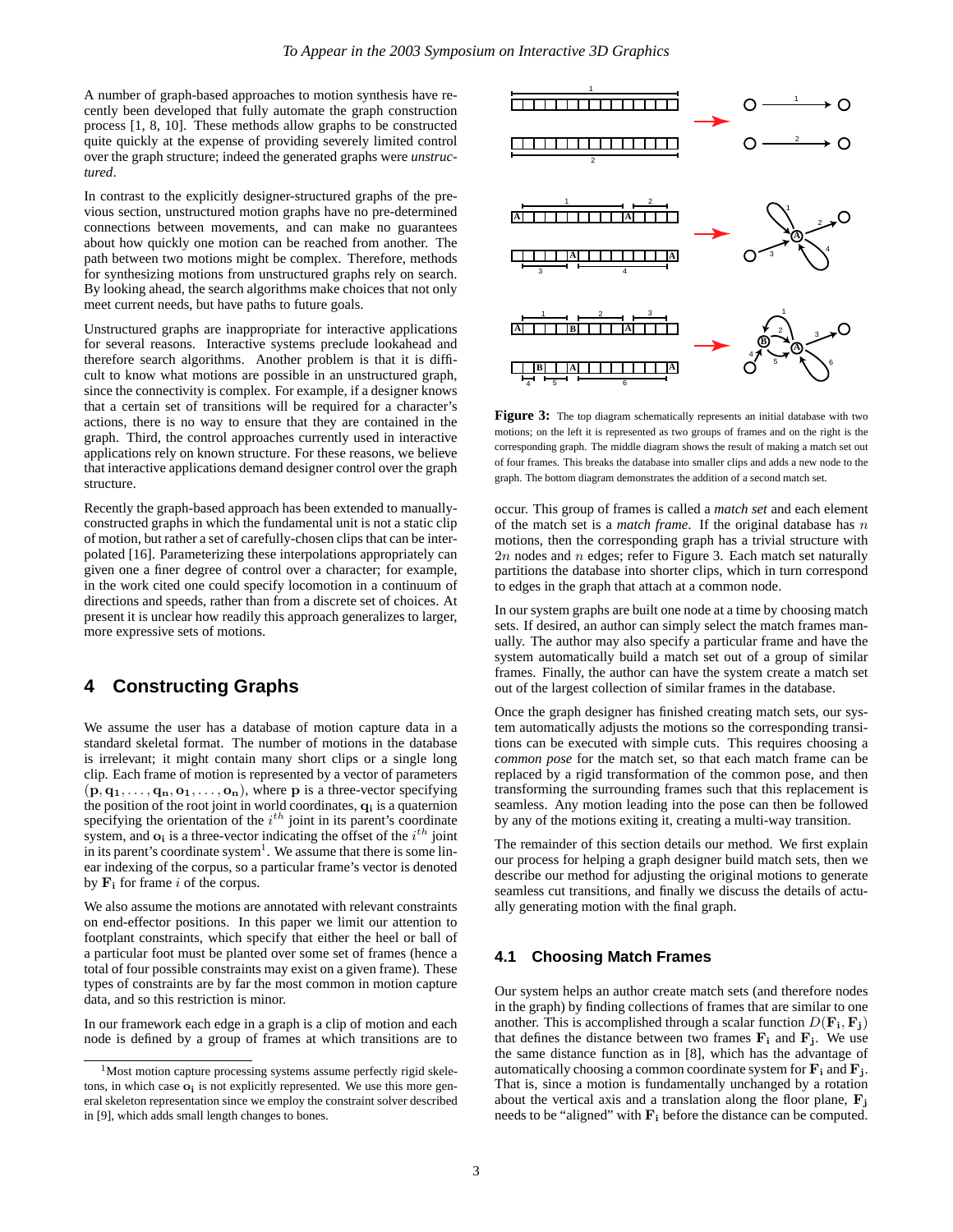

**Figure 4:** The distance between two frames  $\mathbf{F}_i$  and  $\mathbf{F}_j$  is calculated as follows. (1) Small neighborhoods of frames are extracted about  $\mathbf{F}_i$  and  $\mathbf{F}_j$ . (2) These sets of frames are converted into two point clouds. (3) The optimal sum of squared distances between corresponding points is computed given that each point cloud can be rotated about the gravity axis and translated in the floor plane.

The distance calculation, motivated in [8], is shown in Figure 4. It works on clouds of points to avoid scaling issues in angle computations. First, small neighborhoods of frames are extracted around both  $\mathbf{F}_i$  and  $\mathbf{F}_j$ . Two point clouds are then formed by attaching markers to the skeletons. Finally, the optimal weighted sum of squared distances is computed given that rigid 2D transformations may be applied to each point cloud. That is, we calculate

$$
D(\mathbf{F_i}, \mathbf{F_j}) = \min_{\theta, x_0, z_0} \sum_{k} w_k \|\mathbf{p_{i,k}} - \mathbf{T}_{\theta, \mathbf{x_0}, \mathbf{z_0}} \mathbf{p_{j,k}}\|^2, \quad (1)
$$

where  $\mathbf{p}_{i,k}$  is the  $k^{th}$  point in the cloud generated from frame i and  $T_{\theta, x_0, z_0}$  is a linear transformation consisting of a rotation of  $\theta$  degrees about the y (vertical) axis followed by a translation of  $(x_0, z_0)$ . The weights  $w_i$  sum to 1 and are chosen to give the most importance to  $\mathbf{F}_i$  and  $\mathbf{F}_j$  and less importance to frames toward the edges of the neighborhoods.

This optimization has the following closed-form solution:

$$
\theta = \arctan \frac{\sum_{i} w_i (x_i z_i' - x_i' z_i) - (\overline{x} \overline{z'} - \overline{x'} \overline{z})}{\sum_{i} w_i (x_i x_i' + z_i z_i') - (\overline{x} \overline{x'} + \overline{z} \overline{z'})}
$$
(2)

$$
x_0 = (\overline{x} - \overline{x'} \cos(\theta) - \overline{z'} \sin \theta)
$$
 (3)

$$
z_0 = (\overline{z} + \overline{x'}\sin(\theta) - \overline{z'}\cos\theta), \tag{4}
$$

where  $\bar{x} = \sum_i w_i x_i$  and the other barred terms are defined similarly.

For every pair of frames in the database there are two possible transitions, one that connects frames preceding  $\mathbf{F}_i$  to frames following  $\mathbf{F}_i$  and one that connects frames preceding  $\mathbf{F}_i$  to frames following  $\mathbf{F}_i$ . *D* allows one to assign to each of these transitions a quality estimate and a coordinate transformation that aligns the ending motion with the starting motion. To speed interaction with our system, the distances and aligning coordinate transformations are precomputed for every pair of frames in the database.

Given a particular frame  $\bf{F}$  and a user-defined threshold, we find a match set  $S = {\mathbf{F}_1, \dots, \mathbf{F}_n}$  as follows. For each motion in the database, we can form a 1D function by considering the distances between F and every frame of this motion. The local minima of these functions correspond to locally optimal transition points. We form a set  $S'$  of the frames corresponding to local minima whose values are below the threshold. These frames satisfy the similarity requirement for being match frames, but there is one more condition that must be met. Each match frame is associated with a displacement map that smoothly introduces the corresponding transitions into the motion database. As will be discussed more fully in Section 4.2, to create these displacement maps we require match frames to be at least  $w_{min}$  frames apart. So, in order of lowest distance to F, we add to S the frames from S' that are at least  $w_{min}$ frames from every existing match frame.

If the graph designer wants  $\bf{F}$  to serve as a hub node in the graph, then  $S$  determines the transitions that connect to this hub. By interactively choosing different thresholds the designer can determine an appropriate tradeoff between the number of edges attached to the hub and the quality of the resulting motions. The designer may also want to create a node based on the largest group of similar frames in the database. This can be found simply by forming  $S$ for every frame in the database and returning the one with the most elements. Ties are broken based on the lowest average distance between frames in S and the frame used to generate S.

### **4.2 Creating Transitions**

Once the graph designer has finished creating match sets  $S_1, \ldots, S_n$ , our system adjusts the original database so the motions join seamlessly at all transitions points. Since transitions always occur between frames of a match set, it is sufficient to adjust the original motions such that the match frames are all identical, i.e., the values and velocities of each skeletal parameter are the same. If there are no constraints on the motions, this is accomplished solely through adaptation of displacement mapping techniques [23, 3]. If constraints *are* present, then matters are more complicated. Applying displacement maps will violate constraints, and if we subsequently use existing methods [4, 11, 9] to enforce them, the motions may change such that the match frames are no longer identical. We consider both of these cases, first treating transition generation in the absence of constraints and then when constraints exist.

#### **4.2.1 Transitions Without Constraints**

If constraints aren't present, then for each match set  $S_i$  our system creates an "average" frame  $\mathbf{F}_{S_i}$  with a skeletal pose that is representative of the poses in the match frames. This pose is called the *common pose*. Our system then applies displacement maps that transform each match frame to have the common pose.

Figure 5 depicts our algorithm. In the original database the match frames are scattered about in a global reference frame. If we are to compute an average pose, the match frames must first be aligned. As discussed in Section 4.1, every pair of match frames  $\mathbf{F}_i, \mathbf{F}_k \in \mathbf{S}_i$  has a rigid 2D transformation that aligns them for the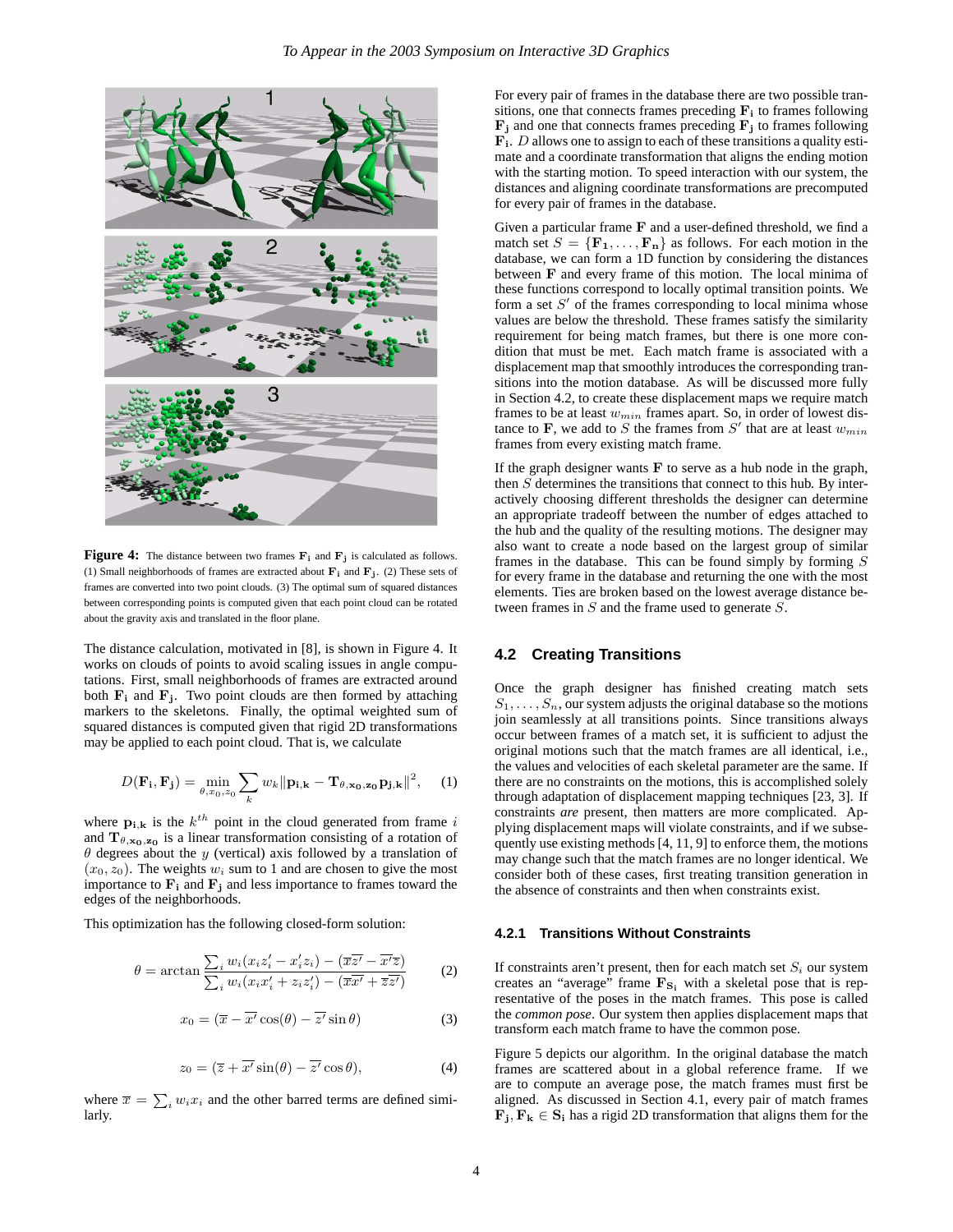

**Figure 5:** (top) In the original motions, match frames are scattered in the global coordinate system. (middle) We choose a particular match frame, align the others to it, and compute an average skeletal posture to serve as the common pose. (bottom) Using a set of displacement maps, each match frame is altered to have this common pose.

purposes of executing a transition. Let  $T_{jk}$  be the transformation that when applied to  $\mathbf{F}_i$  aligns it with  $\mathbf{F}_k$ . Since each transformation was computed independently via equations  $(2)-(4)$ , in general they will be inconsistent in the sense that  $T_{jk}T_{kl} \neq T_{jl}$ . We could attempt to find a set of coordinate transforms that *are* consistent by, for example, adjusting Equation (1) to optimize simultaneously over several coordinate transforms. However, for more than two point clouds there is no simple closed form solution and an expensive nonlinear optimization would be necessary. On the other hand, we observe that if the match frames in  $S_i$  are sufficiently similar then the coordinate transformations will be *approximately* consistent. Hence we may simply select one particular match frame to define the coordinate transforms for every other match frame. Say we select  $\mathbf{F_{j_{base}}}$ . Then we redefine the  $\mathbf{T_{pq}}$  to be

$$
\mathbf{T}_{\mathbf{p}\mathbf{q}} := \mathbf{T}'_{\mathbf{p}\mathbf{q}} = \mathbf{T}_{\mathbf{j}_{\mathbf{base}}\mathbf{p}} \mathbf{T}_{\mathbf{j}_{\mathbf{base}}\mathbf{q}}^{-1}.
$$
 (5)

These new coordinate transforms guarantee that  $T_{pq}T_{qr} = T_{pr}$ . We can now align the  $k^{th}$  match frame in  $S_i$  with  $\mathbf{F_{j_{base}}}$  by applying the transformation  $T_{\text{kjbase}}$ .

In practice  $\mathbf{F}_{\mathbf{j}_{\text{base}}}$  is not chosen arbitrarily. Rather, our system attempts to choose the match frame that is closest to being in the "center" of the other frames. This corresponds to choosing the match frame with the smallest sum of distances to the other match frames.

Once we have chosen  $\mathbf{F_{j_{base}}}$ , our system computes  $\mathbf{F_{S_i}}$  by aligning the match frames into the coordinate system of  $F_{j_{base}}$ . The root position, joint offsets, and joint orientations of  $\mathbf{F}_{S_i}$  are the average of the corresponding quantities in the match frames. The average joint orientation is computed as in [16].

We can now form displacement maps that replace each  $\mathbf{F_k} \in S_i$ with  $T_{\text{kjbase}}^{-1}$   $F_{\text{S}_i}$  (Figure 5). Since each match frame is identical, motion is guaranteed to be continuous at transitions. This use of displacement maps is similar to previous work [10, 1] which used displacement maps to guarantee  $C_0$  continuity at transitions. However, for motions with very different velocity characteristics  $C_0$ continuity may be insufficient (Figure 6). For this reason we extend previous efforts by building displacement maps that preserve  $C_1$ continuity. For each skeletal parameter we compute the average velocity over all match frames. We then construct displacement maps



Figure 6:  $C_0$  transitions can still cause discontinuities if motions have very different velocities. For this reason we use  $C_1$  smooth displacement maps.



**Figure 7:** At each match frame a displacement map is used to smoothly alter the motion so as to facilitate transitions; this figure depicts a motion with three match frames and the corresponding displacement maps. On each side the displacement map extends up to either the next match frame or the motion boundary, whichever comes first. Displacement maps are required to extend at least  $w_{min}$  frames on either side, so match frames must be at least  $w_{min}$  frames apart.

rameter velocities. Since the motions are represented as discretely sampled signals, care must be taken in computing derivatives. Because continuity is most important at a scale greater than a single frame, we estimate derivatives by calculating finite differences at each point in a small window and filtering the results.

Each side of a displacement map extends to either the nearest match frame or a boundary of the motion, whichever comes first (Figure 7). To ensure that changes do not occur too rapidly, we require match frames to be spaced at least  $w_{min}$  frames apart. If there are  $n$ joints in the skeleton, then the displacement map consists of  $2n + 1$ splines: one for the root position,  $n$  for the joint offsets, and  $n$  for the joint orientations. The ends of each spline have zero value and derivative and the center is chosen to map the relevant parameter to the target value and derivative. We construct these splines out of two Hermite cubic segments; for orientations we construct quaternion splines using the method in [7].

#### **4.2.2 Transitions With Constraints**

If displacement maps are applied to the original motions, then any constraints on those motions are likely to be violated. We now consider how to create smooth multi-way transitions while simultaneously preserving constraints. We focus on the most common kinds of constraints, which are footplant constraints. A footplant constraint specifies that either the left heel, right heel, left ball, or right ball must be fixed on the ground. To enforce a footplant constraint, two things must be done: 1) positions must be chosen for each constrained joint and then 2) the motion must be smoothly adjusted so the constrained joints are in these positions. We use the method of [9] to enforce footplant constraints. This algorithm has the important property that one can ensure that a particular frame is not altered by constraining the root, heels, and balls of the feet to remain in their current positions. We refer to this as *locking* the frame.

As in the previous section, our basic strategy is to construct a representative frame  $\mathbf{F}_{\mathbf{S_i}}$  for each match set  $S_i$  and use displacement maps to make the match frames identical to  $\mathbf{F}_{S_i}$ . We define a con-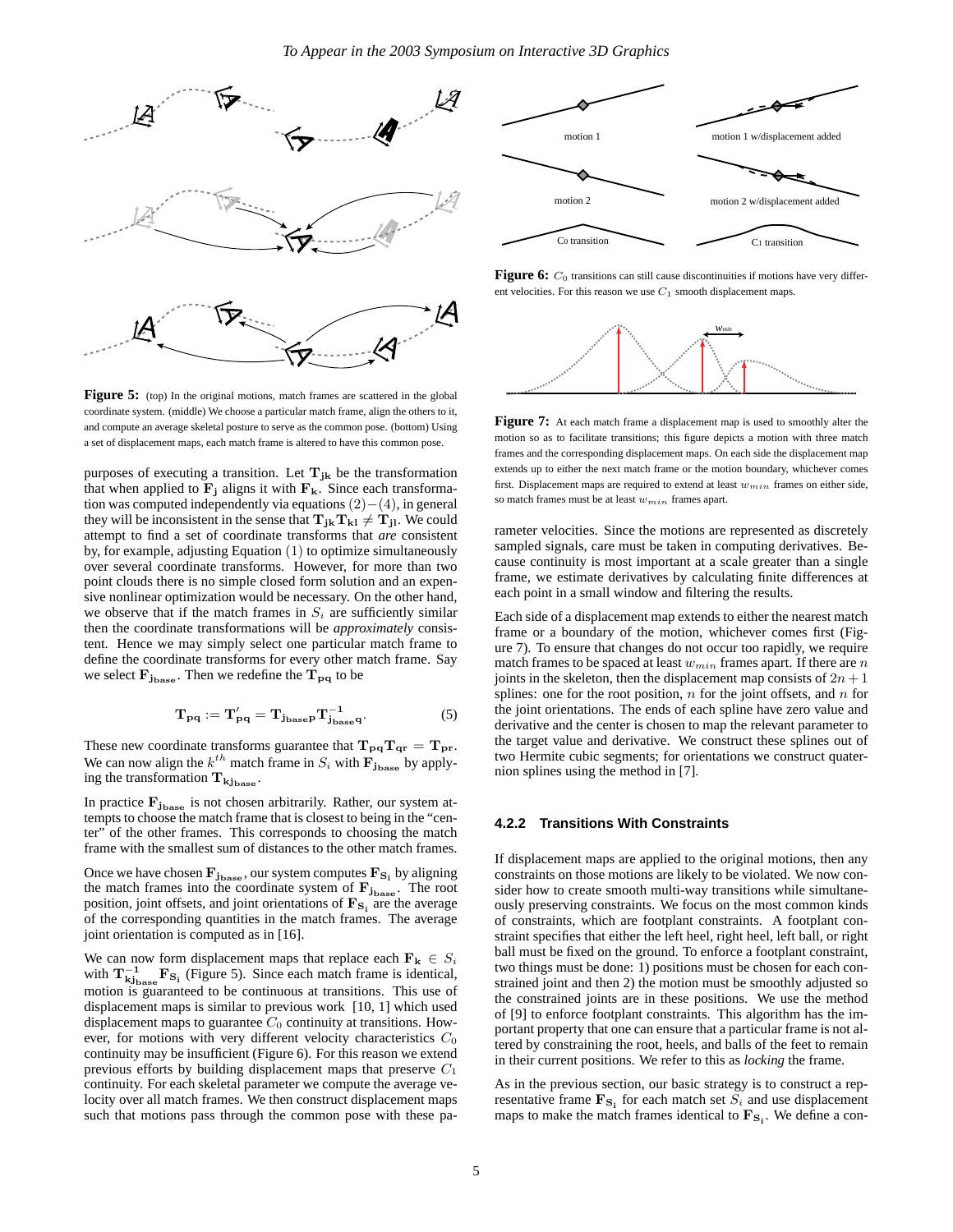straint to exist in  $\mathbf{F}_{S_i}$  if and only if it exists on a majority of the match frames<sup>2</sup>, which means that individual match frames may end up gaining and/or losing constraints.

Since constraints must be enforced in the final motion,  $\mathbf{F}_\mathbf{S}$  must satisfy all of its constraints, i.e., the constrained joints must be on the ground. Assume this is true. As in Section 4.2.1 we can apply displacement maps such that for all match sets each match frame is identical to the appropriate common pose. If we then lock each match frame and apply the constraint enforcement algorithm, our database of motions will have the desired properties: all constraints will be enforced and each match set will contain identical frames.

While we could choose the common poses using the same algorithm as in Section 4.2.1, this method fails to take into account constraint information. This is problematic since by locking each match frame, we are forcing the motions returned by the constraint solver to pass through the common poses. For example, say the left heel is *unconstrained* on some match frame that is only a few frames away from a region where the left heel must be planted. If the left heel happens to be far from the ground in the common pose, then the constraint solver will be forced to generate a motion where the foot leaves the ground with unnatural speed.

Intuitively, we would like to select the  $\mathbf{F}_{S_i}$  such that when we replace each match frame with the appropriate common pose and lock it, the locking has as little effect as possible. That is, if we imagine *not* doing this locking and enforcing constraints, we would like the match frames to nonetheless remain unchanged. In light of this we use the following two-step iterative procedure for determining a particular  $\mathbf{F}_{S_i}$ . We start out by creating a "working set" that initially contains copies of the match frames as they appear in the original motions. Each iteration estimates the common pose by averaging the working set, and creates a variant of each motion that passes through this common pose using the same displacement map technique described in Section 4.2.1. This possibly violates constraints. Next, we apply the constraint enforcement algorithm to the modified motions, possibly adjusting the matched frames. After this the matched frames, which may no longer be identical, are copied back into the working set. Each iteration begins with the motion from the original database and evolves the common pose. At the end of the final iteration we set the common pose  $\mathbf{F}_{S_i}$  to be the average of the poses in the working set. In our experiments only a small number of iterations (3-5) were necessary.

The  $\mathbf{F}_{S_i}$  generated through the above algorithm will not necessarily satisfy their constraints. We can correct this by choosing positions for the constraints and applying inverse kinematics. However, constraint positions in general can not be found independently for each  $\mathbf{F}_{S_i}$ . In particular, if two common poses share a constraint and border a clip that has this constraint on each frame, then the constraint positions for the common poses must be chosen such that in this clip they are in the same location. This issue arises in many common situations, such as if the character stands in place. We describe a solution to this problem in the Appendix.

### **4.3 Generating Motion at Run Time**

Each transition involves two pieces of information: the clip we're transitioning to and the coordinate transformation that aligns it with the current clip. At run time these coordinate transformations are the only information that needs to be kept track of. That is, to play the current clip, we simply adjust the root of every (precomputed)



**Figure 8:** On top are the five frames of a match set generated automatically for a short sneaking motion. On the bottom is the corresponding common pose.



Figure 9: A schematic of the two-node martial arts graph generated with our system. Our algorithm for creating match sets automatically selected left and right "ready" stances as the hubs of the graph.

frame by the current coordinate transformation, and whenever we make a transition we update this transformation.

As discussed in previous graph-based approaches to motion synthesis [21, 10, 8], certain nodes of the graph may be dead ends in the sense that they are not part of any cycle. Once such a node is entered, there is a limit to how much further animation can be produced. This is unacceptable for virtual environments, since characters must be animated for arbitrarily long amounts of time. Our system notifies the graph designer of possible dead ends by finding the nodes that are not part of the largest strongly connected component [10, 8]. The designer may then decide to either add new transitions or remove these nodes.

# **5 Results**

We have implemented a system based on the methods in Section 4 and applied it to a number of motion datasets. Figure 10 is a screenshot of the window seen by the graph designer. In the upper right is a visualization of the distance function; pixel  $(i, j)$  represents  $D(\mathbf{F_i}, \mathbf{F_j})$ , with darker pixels corresponding to lower distances. On the far upper right is a slice of the  $2D$  distance function showing the distances between a frame selected by the user and the other frames in the database. The bottom of the window shows a schematic of the graph given the current match sets. The horizontal black lines represent original motions and the vertical lines indicate match frames. All frames of the same match set are the same color. Clicking on a segment in this schematic causes the corresponding clip to be displayed in the upper left window.

<sup>&</sup>lt;sup>2</sup>We have found that requiring all match frames to have the same constraint state, as suggested by [10], forces us to exclude too many good potential matches.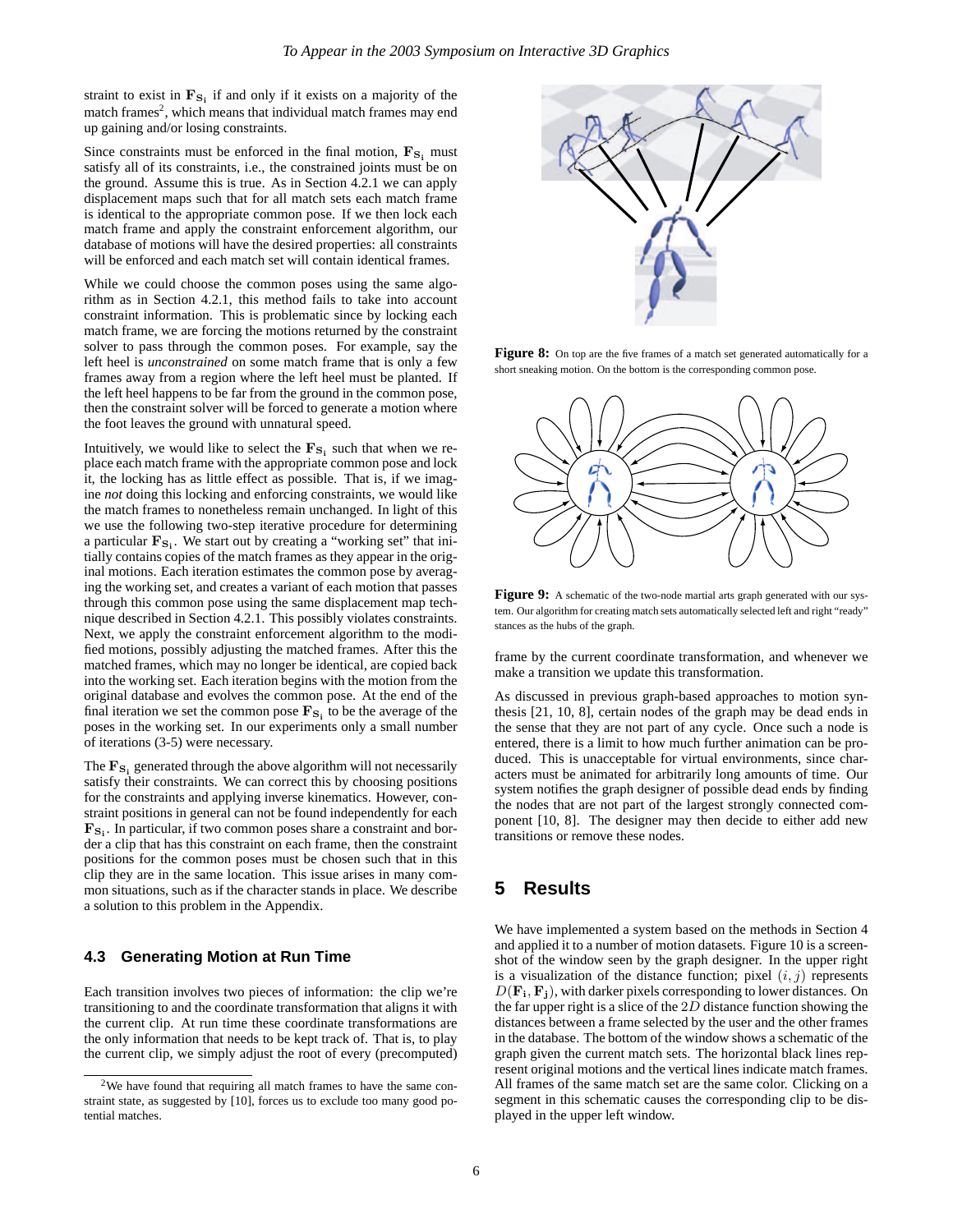We created a set of graphs by having the system automatically create nodes based on the largest sets of match frames. To test the system, we started with a single motion of someone sneaking for thirteen seconds and built a graph with a single node and 7 clips; see Figure 8. We then moved on to larger data sets, constructing graphs and driving their input with a video game controller. We first built a two-node graph out of a dataset containing 900 frames (30 seconds) of martial arts motions (Figure 9). The common poses generated automatically by the system corresponded to two "ready" stances, one with the left foot forward and one with the right foot forward. We then mapped the clips to buttons on a gamepad, allowing a user to interactively direct the character to punch, kick, dodge, shuffle-step, and switch stances. We next built a one-node graph out of 3000 frames (100 seconds) of walking data. This graph allowed a user to guide a character by specifying the curvature of its path, where the options ranged from a gentle arc to a sharp aboutface. Finally, we combined these two datasets into a larger graph that allowed all of the previous operations plus the ability to switch between walking and fighting modes.

The semi-automatic nature of our system makes it possible to produce graphs quite quickly. The total amount of time necessary to build the martial arts graph — from raw data to being able to interactively control a character — was about 12 minutes, and the walking graph took about 20 minutes. Most of this time was spent deciding how to map the clips to the gamepad.

## **6 Discussion**

In this paper we have described a framework for synthesizing character motions in virtual environments by assembling clips built from a corpus of motion capture data. We meet the visual quality demands of virtual environments by preserving the fidelity of the original motions. We meet performance demands by performing all processing of the motions at authoring time, so at run time clips can simply be concatenated in appropriate orders. Finally, we meet controllability and responsiveness demands by allowing the user to guide the graph building process to ensure that the graph has a usable structure. Specifically, we support and encourage the creation of hub nodes that allow many different actions to be reachable from a common point.

Our approach automates tedious portions of the graph construction process and makes it possible to use data more opportunistically. This can allow graphs to be created from a wide range of data that was not specifically captured for graph construction, and it can also enable designers to build graphs of a scope that would otherwise be too expensive to produce.

The authoring tool described in this paper required several new techniques to be developed:

- 1. We automatically identify potential hub nodes, allowing a graph designer to avoid tedious parts of the construction process.
- 2. We introduce  $C_1$  displacement maps as a means of creating higher quality cut transitions.
- 3. We provide a method for satisfying constraints as a preprocess, allowing the complexity of constraint satisfaction to be avoided at run time.

The run-time execution of our approach is intentionally similar to current (and successful) methods that use manually constructed graphs. We believe this will make it easier to apply our methods

in practical virtual environments. Moreover, by reducing the effort required to construct graphs suitable for run-time synthesis, we hope to make run-time animation accessible to a broader array of applications.

#### **Acknowledgements**

We would like to thank everyone in the UW graphics group for their help with this project. Motion data was generously provided by Demian Gordon and House of Moves Studios. This research was supported in part by a Wisconsin University-Industry Relations Grant, NSF grants CCR-9984506 and CCR-0204372, and equipment donations from Intel. Lucas Kovar is supported by an Intel Foundation Fellowship.

### **References**

- [1] Okan Arikan and D.A. Forsythe. Interactive motion generation from examples. In *Proceedings of ACM SIGGRAPH 2002*, Annual Conference Series, July 2002.
- [2] Matthew Brand and Aaron Hertzmann. Style machines. In *Proceedings of ACM SIGGRAPH 2000*, Annual Conference Series, pages 183–192, July 2000.
- [3] Armin Bruderlin and Lance Williams. Motion signal processing. In *Proceedings of ACM SIGGRAPH 95*, Annual Conference Series, pages 97–104, August 1995.
- [4] Michael Gleicher. Retargeting motion to new characters. In *Proceedings 0f ACM SIGGRAPH 98*, Annual Conference Series, pages 33–42, July 1998.
- [5] Michael Gleicher. Motion path editing. In *Proceedings 2001 ACM Symposium on Interactive 3D Graphics*, March 2001.
- Jessica K. Hodgins, Wayne L. Wooten, David C. Brogan, and James F. O'Brien. Animating human athletics. In *Proceedings of ACM SIGGRAPH 95*, Annual Conference Series, pages 71–78, August 1995.
- [7] Myoung-Jun Kim, Myoung-Soo Kim, and Sung Yong Shin. A general construction scheme for unit quaternion curves with simple high order derivatives. In *Proceedings of ACM SIGGRAPH 1996*, Annual Conference Series, pages 369– 376, August 1996.
- [8] Lucas Kovar, Michael Gleicher, and Fred Pighin. Motion graphs. In *Proceedings of ACM SIGGRAPH 2002*, Annual Conference Series, July 2002.
- [9] Lucas Kovar, John Schreiner, and Michael Gleicher. Footskate cleanup for motion capture editing. In *ACM Symposium on Computer Animation 2002*, July 2002.
- [10] Jehee Lee, Jinxiang Chai, Paul S. A. Reitsma, Jessica K. Hodgins, and Nancy S. Pollard. Interactive control of avatars animated with human motion data. In *Proceedings of ACM SIGGRAPH 2002*, Annual Conference Series, July 2002.
- [11] Jehee Lee and Sung Yong Shin. A hierarchical approach to interactive motion editing for human-like figures. In *Proceedings of ACM SIGGRAPH 99*, Annual Conference Series, pages 39–48, August 1999.
- [12] Yan Li, Tianshu Wang, and Heung-Yeung Shum. Motion texture: A two-level statistical model for character motion synthesis. In *Proceedings of ACM SIG-GRAPH 2002*, Annual Conference Series, July 2002.
- [13] C. Karen Liu and Zoran Popović. Synthesis of complex dynamic character motion from simple animations. In *Proceedings of ACM SIGGRAPH 2002*, Annual Conference Series, July 2002.
- [14] Alberto Menache. *Understanding Motion Capture for Computer Animation and Video Games*. Academic Press, San Diego, CA, 2000.
- [15] Mark Mizuguchi, John Buchanan, and Tom Calvert. Data driven motion transitions for interactive games. In *Eurographics 2001 Short Presentations*, September 2001.
- [16] Sang Il Park, Hyun Joon Shin, and Sung Yong Shin. On-line locomotion generation based on motion blending. In *ACM Symposium on Computer Animation 2002*, July 2002.
- [17] Ken Perlin. Real time responsive animation with personality. *IEEE Transactions on Visualization and Computer Graphics*, 1(1):5–15, March 1995.
- [18] Ken Perlin and Athomas Goldberg. Improv: A system for scripting interactive actors in virtual worlds. In *Proceedings of ACM SIGGRAPH 96*, pages 205–216, August 1996.
- [19] Zoran Popović and Andrew Witkin. Physically based motion transformation. In *Proceedings of ACM SIGGRAPH 99*, Annual Conference Series, pages 11–20, August 1999.